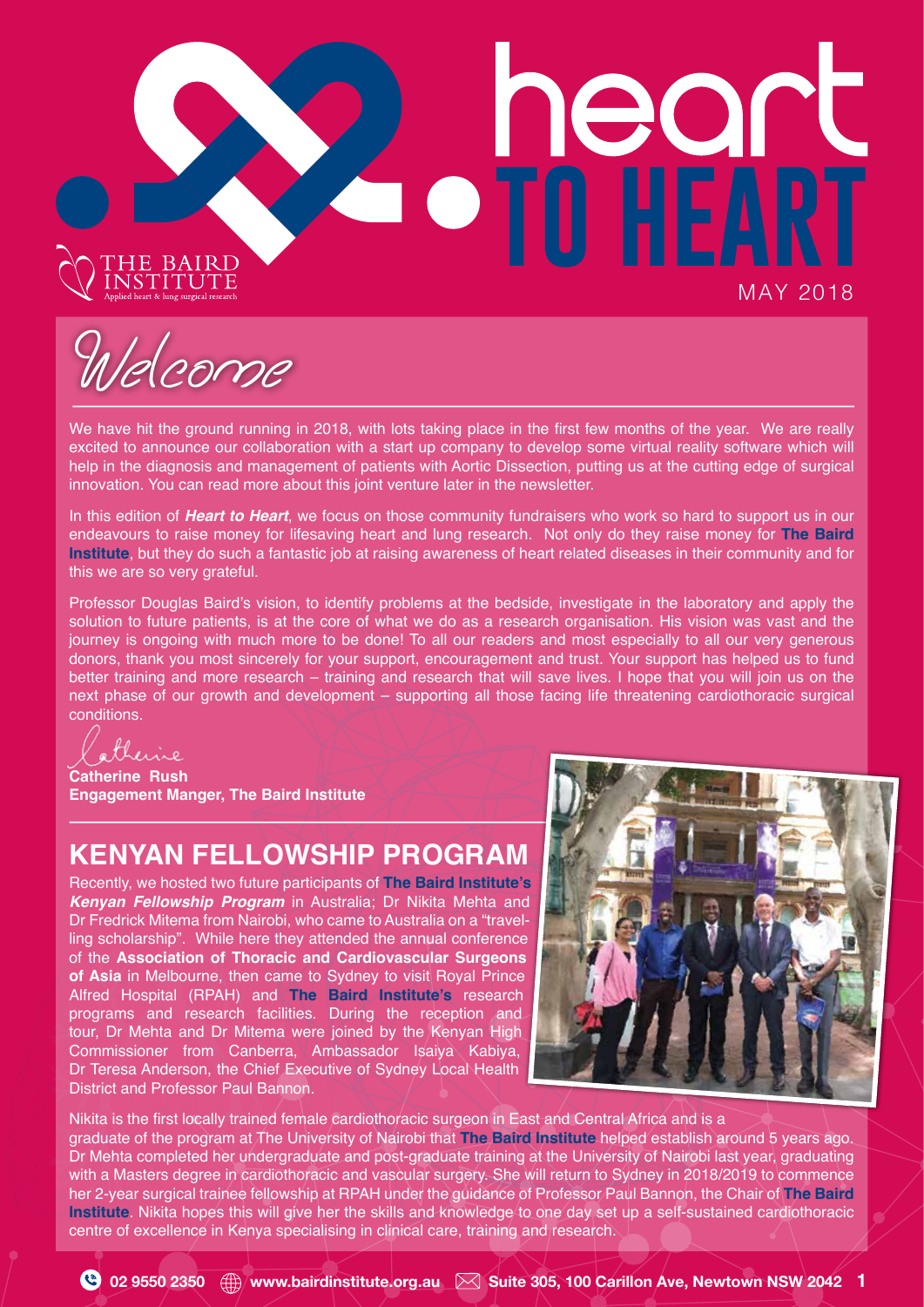## **AT THE CUTTING EDGE OF SURGICAL INNOVATION**

**The Baird Institute** is excited to announce the funding of and collaboration with *Vantari VR* in building a Virtual Reality (VR) tool for surgical planning. The focus is on improving efficiency and outcomes for patients and is the first of its kind globally to be built for use in Aortic surgery. Professor Paul Bannon, Chair of **The Baird Institute**, has been instrumental in driving this collaboration, as the potential of this technology is game-changing to the surgical landscape. Founded by two young doctors, Dr Vijay Paul and Dr Nishanth Krishnananthan, Vantari VR is considered to be one of the leading Australian start-up medical technology companies, having recently completed the HCF Catalyst accelerator program and received funding from the NSW government.



Virtual Reality has made headlines around the world over the last few years and is being used increasingly in healthcare. Clinical trials are already showing that VR can reduce surgical planning time by up to 40% and increase surgical accuracy by 10%. With global powerhouses, such as the Mayo Clinic and Stanford Health Care in the US and The Royal London Hospital in the UK, implementing VR into their research and treatment delivery, this is an important step by **The Baird Institute** on the national and global stage to drive innovation so as to improve patient outcomes.

### **LAUNCH OF SYDNEY IMAGING 6 April 2018**

Sydney Imaging's Hybrid Theatre is a new research and training hub, located in the Charles Perkins Centre (CPC) at the University of Sydney. The site was officially launched in April by Elizabeth Koff, NSW Secretary of Health who stated that "Sydney Imaging is one of Australia's most sophisticated biomedical imaging facilities reserved for research and education – a rarity in the world. It is a boon for the NSW and Australian health research community, and for our broader society which will ultimately beneft from discoveries made there."

Sydney Imaging acts as a hub for the University's faculties and affliated research institutes including **The Baird Institute**. A significant amount of our research will be carried out there and this will enable us to more rapidly translate evidence into state of the art clinical practice so that we can gain the very best outcomes for patients. Imaging technology allows researchers to study complex biological systems and disease processes non-invasively and provides biological insights into scientific and medical problems that are not available by other means.

Professor Paul Bannon, chair of **The Baird Institute** is also Academic Director of The Hybrid Theatre. The theatre combines a range of biomedical imaging technologies, artificial intelligence, robotics and pioneering surgical practice and training. Image-guided and robotic surgery are used to develop and perfect the complex surgical procedures of tomorrow, resulting in less invasive techniques and better outcomes. Professor Bannon stated at the launch that "the key objective is to sustain medical research and to drive it, specifcally the high end or cutting edge translational research!"

From L to R: Dr Michael Spence (Vice Chancellor USyd), **Paul Bannon** ernando Calamante (Director, Sydney Imaging) Elizabeth Koff, P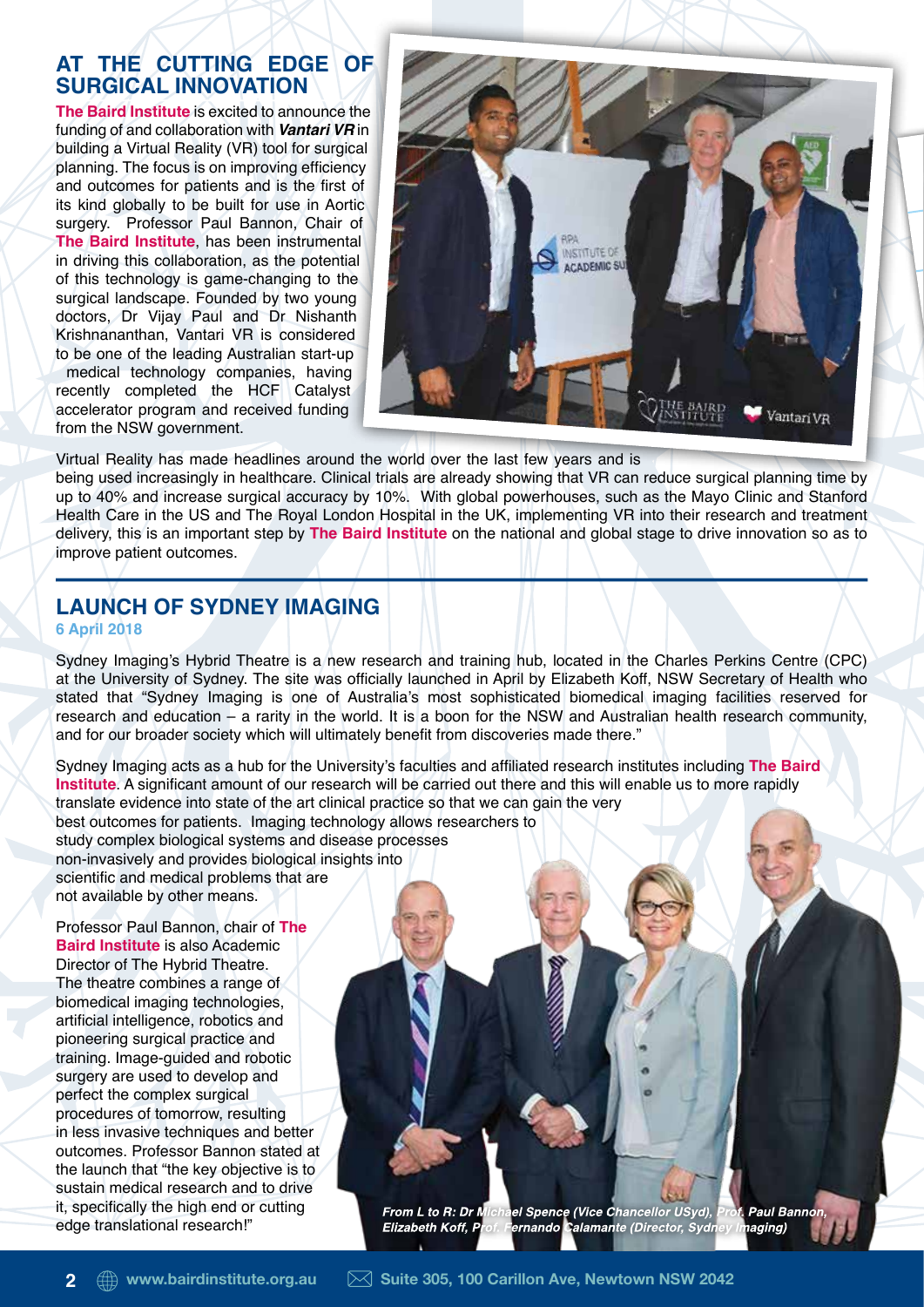**RESEARCH REPORT**<br>We have recently made some RESEARCH made some exciting<br>We have recently made some exciting<br>Ne have research on robotics and We have recently made some and<br>progress in our research on robotics and<br>progress in our Bypass Grafting (CABG). Coronary Artery Bypass Grafting (CABG).<br>
Professor Michael Wilson has now<br>
Professor of contact assisted' coronary progress in Hypass Gram has now<br>Coronary Artery Bypass Wilson has now<br>Professor Michael Milson coronary Professor Michael Wilson coronary<br>Professor Michael assisted' coronary<br>performed 28 'robotic assisted' coronations artery bypass grafting operations at Royal Prince Alfred Hospital. These operations involve the use of the Da Vinci Surgical System to perform the operation through ports and a small incision on the side of the chest, instead of the traditional incision through the breast bone. Our research focuses on whether this helps speed up the recovery of<br>patients and whether it gets them<br>back to their regular activities faster.<br>Recently we carried out our first 'hybrid robotic patients and whether it gets them back to their regular activities faster.

atients and who ack to their regular activities raster.<br>
Recently, we carried out our first 'hybrid robotic to enable the<br>
revascularisation' case where both the advantages of robotic<br>
revascularisation' case where both th Recently, we carried out where both the advantages of ropoluc<br>revascularisation' case - where both the are combined to enable treatment<br>revascularisation' case - where both are combined to enable treatment<br>minimally invasi of multi-vessel coronary disease. This is a novel approach with the aim of of multi-vessel coronary combining the best of both worlds - minimally invasive and fast recovery in-<br>combining the best of both worlds - minimally invasive and fast recovery in-

of multi-vessor best of both worlds<br>combining the long-term benefit of surgery.<br>addition to the long-term benefit of surgery.<br>We are currently hard at work preparing two new research studies - one<br>we are currently hard at on robotic mitral valve surgery, and another on robotic surgery for lung<br>on robotic mitral valve surgery, and another on robotic surgery for lung cancer. These studies will focus on the potential advantages of the robotic cancer.

system in surgical accuracy and efficiency. We will be partnering with experts in

IT and artificial intelligence to look at novel measures of performance. In June, the robotics team is hosting the cardiothoracic program at the Sydney Robotic Summit. Dr Husam Balkhy from Chicago and Dr Abbas Abbas from Philadelphia will be joining us to discuss some of their research into advanced-<br>Philadelphia will be joining us to discuss some of their research into advanced-<br>robotic techniques.

robotic techniques. obotic Summan be joining us to allow<br>
obotic techniques.<br>
In the upcoming issue of **Annals of Cardiothoracic Surgery, The Baird Institute**<br>
In the upcoming issue of **Annals of Cardiothoracic Surgery, The Baird Institute**<br> will publish a 'How To' article describing our technique of performing 'off-pump' will publish a how to arrive assembly on resultive of performing on parties and standard, by combining all-arterial grafts for maximum long-term benefit; a graft configuration capable of achieving complete revascularisation for multi-vessel disease; and performed 'off-pump' to reduce the risk of stroke and other<br>disease; and performed 'off-pump' to reduce the risk of stroke and other complications. The article is an exciting addition to our work on improving the most common cardiothoracic operation performed!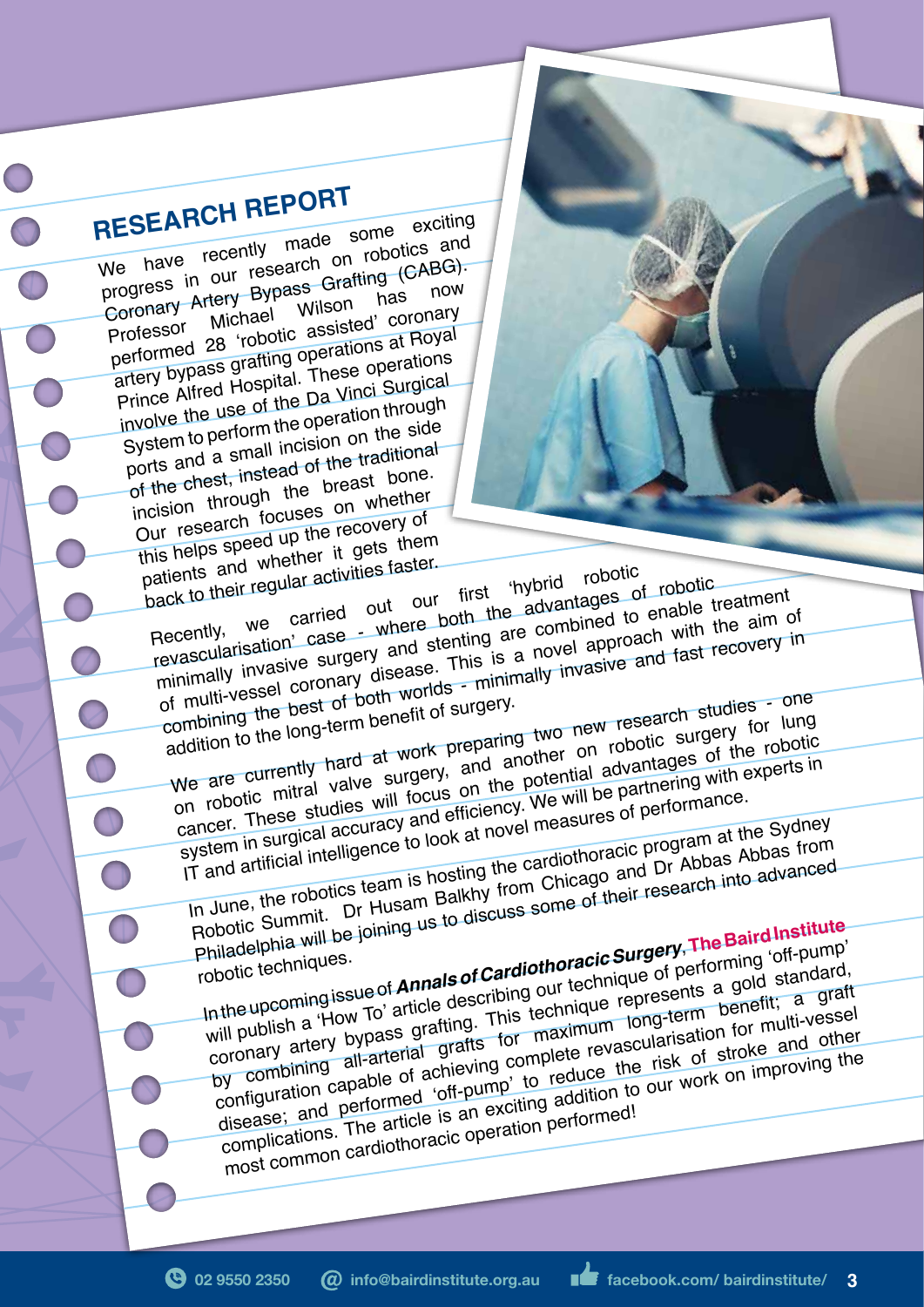# **COMMUNITY FUNDRAISING**



### **Dick Shaw's Dinner Dance 24 February 2018**

Mollymook

wonderful night was had by all at Dick's fundraiser for **The Baird Institute** down at Mollymook on the South Coast in February. 120 people attended, with the majority coming from the Shoalhaven area but also, a number of people made the journey down from Sydney.

Dick had organised a wonderful array of prizes for both the silent auction and the raffe, including a signed All Blacks rugby jersey, a week for two on a barge on the canals in the South of France, several paintings and a bottle of Grange Hermitage. The Mayor of Shoalhaven, Amanda Findlay, opened the evening with a Welcome to Country, while Dick spoke of his desire to give back, following his life saving heart surgery performed by the Chair of our Institute, Professor Paul Bannon. All in all, the night was a great success with the amazing sum of \$14,000 being raised. Thank you Dick – what a fantastic effort!

## **PAT JOHNSON'S MONTHLY DANCES**

Pat is one of our most hardworking supporters and has volunteered her time tirelessly for **The Baird Institute**  for many years. Since having heart surgery 10 years ago, Pat has raised more than \$40,000. She has been hosting monthly old-time dances at Gulgong with all In Gulgong

funds raised going to **The Baird Institute**. Pat has dancers that come locally from Gulgong and Mudgee and also from as far away as Dubbo, Wellington and Scone. As well as being a great way to keep fit, the dancers also have a lot of fun, with varied types of old time dances including the progressive barn dance which all levels of dancers can join in on. Pat also organises raffes, lucky door prizes and a lovely afternoon tea on the day.

Pat was recently interviewed on the local ABC radio in Dubbo in relation to her fundraising work for the Institute. The ABC contacted Pat when they heard about the good work she was doing in the community. Thank you Pat, for all your hard work over many years.

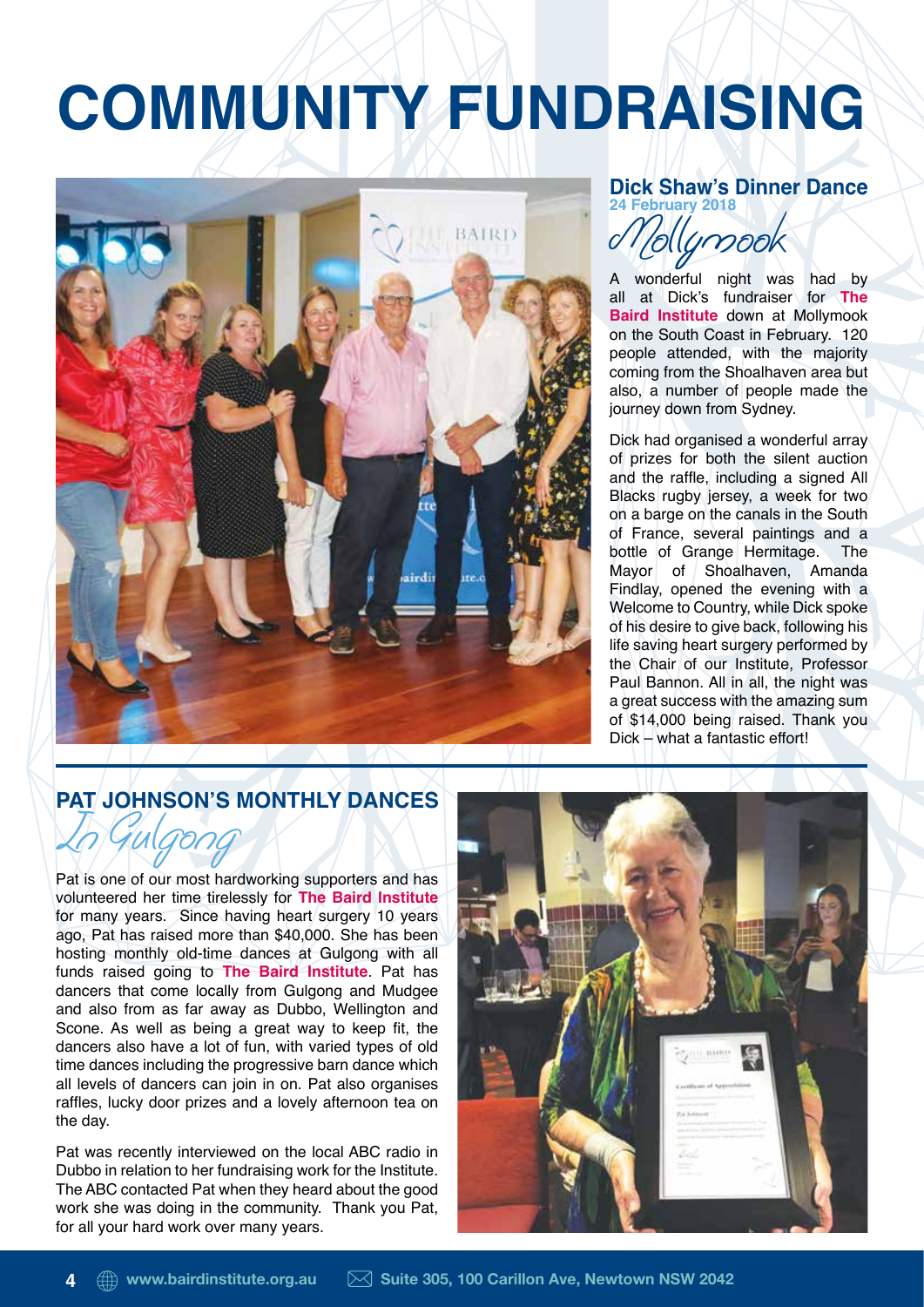Arabian Nights Fundraiser

**Natalie Zugec – 2 April, 2018**





The latest James Wadland Night of Hearts (JWNOH) event, was held on 2 April 2018. This celebration, held annually on James' birthday, was bigger than usual, due to the fact that this year, James would have celebrated his 40th birthday. James' wife Natalie, put on an amazing Arabian Nights' themed event in her lovely home. While the event keeps James' memory alive, it also raises money for **The Baird Institute's** continuing important research. There was a beautiful spread of Lebanese food and throughout the night belly dancers and drummers entertained us all.

Dr Michael Seco updated those present on research at The Institute particularly in the area of Aortic Aneurysms, a condition that can take loved ones from us out of the blue. Michael explained how some researchers with **The Baird Institute** are looking into the gene responsible for building our blood vessels, because<br>understanding how genes understanding how genes infuence aortic aneurysm development, will help identify a cure for this devastating blood vessel anomaly.

A big thank you to Natalie for her tireless fundraising for **The Baird Institute**.An extraordinary \$9000 was raised at the JWNOH event this year. We are ever so grateful not only for Natalie's efforts, but also for all the attendees on the night who have contributed so much to life-saving heart research. We thank you all for your generosity.

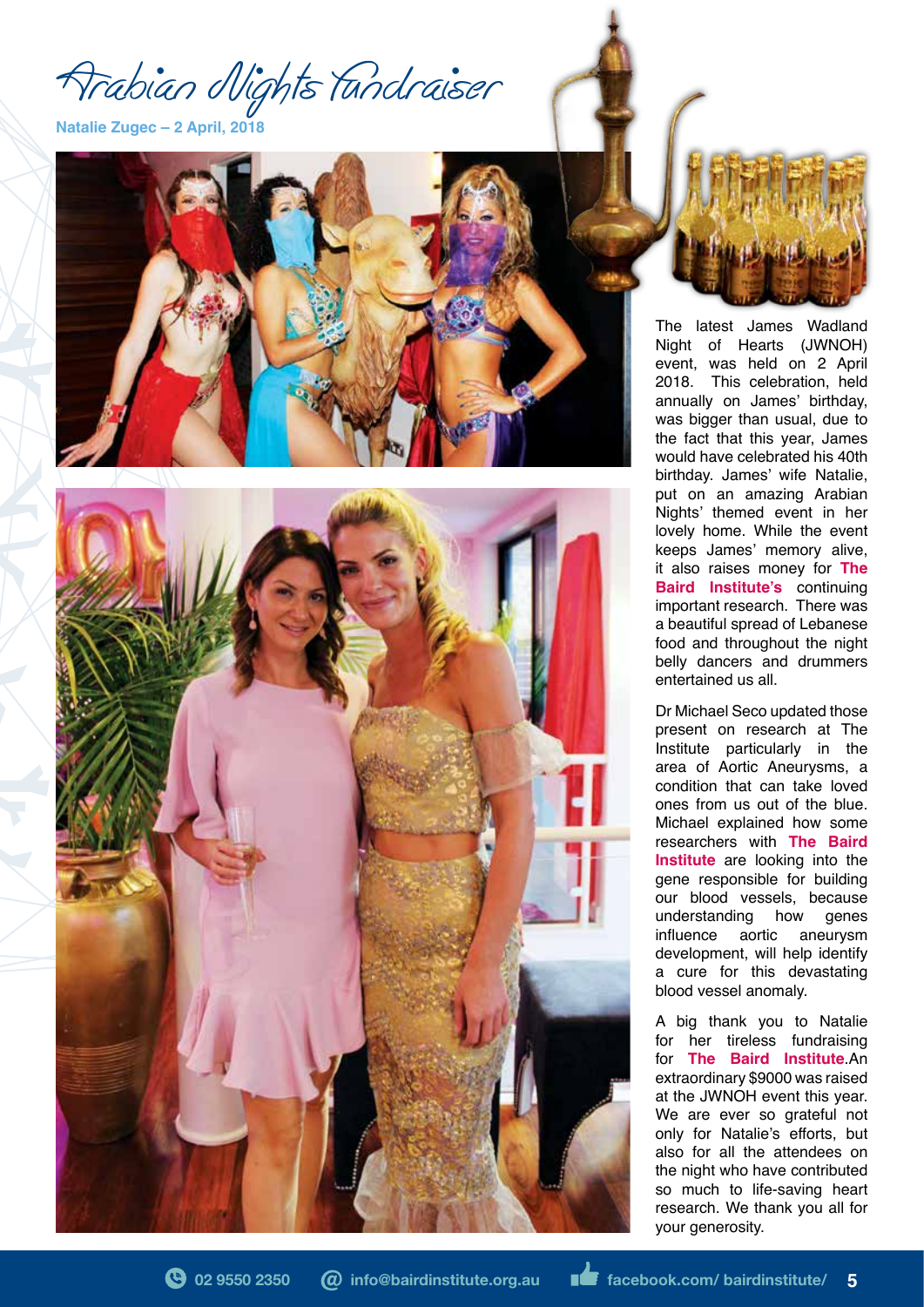Carol & Gale Radford

**Creative Generosity**





In 2009, Carol Radford underwent a successful operation to repair a mitral valve. From the time of her operation, Carol decided she wanted to give back to research. Since that time, she has been making gifts to sell at a variety of pop-up stores held at community fairs all over Sydney and now also on the Central Coast.

Carol busies herself all year making gifts for her Christmas stalls. In 2017, she held two stalls; one in Terrigal and one in Bateau Bay on the Central Coast of NSW. Carol and her husband Gale had all sorts of items up for sale – Christmas decorations, door stops, hand knitted dolls, butterfly wands, drink coasters, money socks, to mention just a few. Over the past 8 years, Carol (ably assisted by her husband Gale) has raised close to \$9000. A big thanks to both Gale and Carol for their constant support.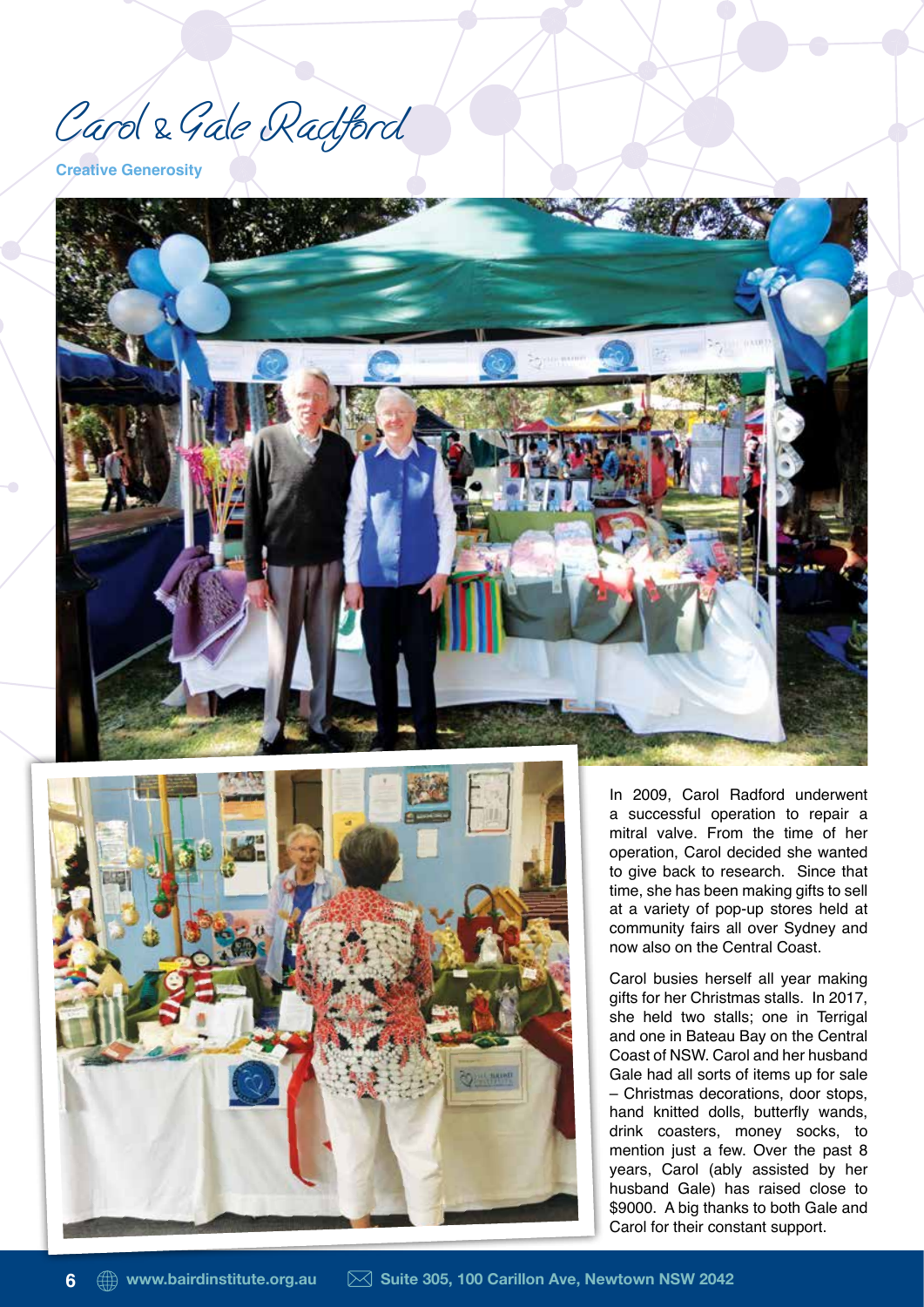

# **NURSES CONFERENCE**

**Saturday 15 September, 2018**

Three years ago, **The Baird Institute** held an exciting one-day conference for nurses working with heart and lung surgical patients. In 2018, a second conference is scheduled for Saturday 15 September with the theme of 'Connected Care'. Nurses caring for heart and lung surgical patients work in emergency departments, intensive care and operating theatres, acute care wards and specialty rehabilitation programs. This one-day conference will bring together surgeons, nursing and medical researchers, educators and clinical experts to discuss advances in surgery, the use of robotics, research methods that can be translated to 'at the bedside' care underpinned by practical workshops to develop cardiac and lung surgical nursing expertise. Getinge, along with other industry support, will highlight their contribution to increasing the survival and quality of life for patients and families after heart and lung surgery.

The Kerry Packer Education Centre will be the site for the event with additional meetings, catering and industry support in the heritage 'Nurses Home' Building 72. Registration details will go live in June 2018 at http://bairdinstitute.org.au/2ndheart-lung-nurses-conference-2018/ and we look forward to welcoming nurses from tertiary and metropolitan hospitals, public and private, across NSW and Australia. Prepare to be challenged, amazed and energised at this **Baird Institute**  conference.

Vale

### **MR JIM KELBURN SCOTT**

Jim Scott from Dubbo in the Central West of New South Wales, passed away in September 2017. Jim was a longstanding and generous supporter of **The Baird Institute** with his first donation having being made back in 2009. Our thoughts are with Jim's wife, Joan and their family as they come to terms with their loss.



### **MR BARRY WILLIS**

Another generous donor of **The Baird Institute**, Barry Willis, also passed away in September 2017. Our condolences go to Barry's wife, Penny, and their children and grandchildren and we thank them most sincerely for their kind support of **The Baird Institute** over the last few years